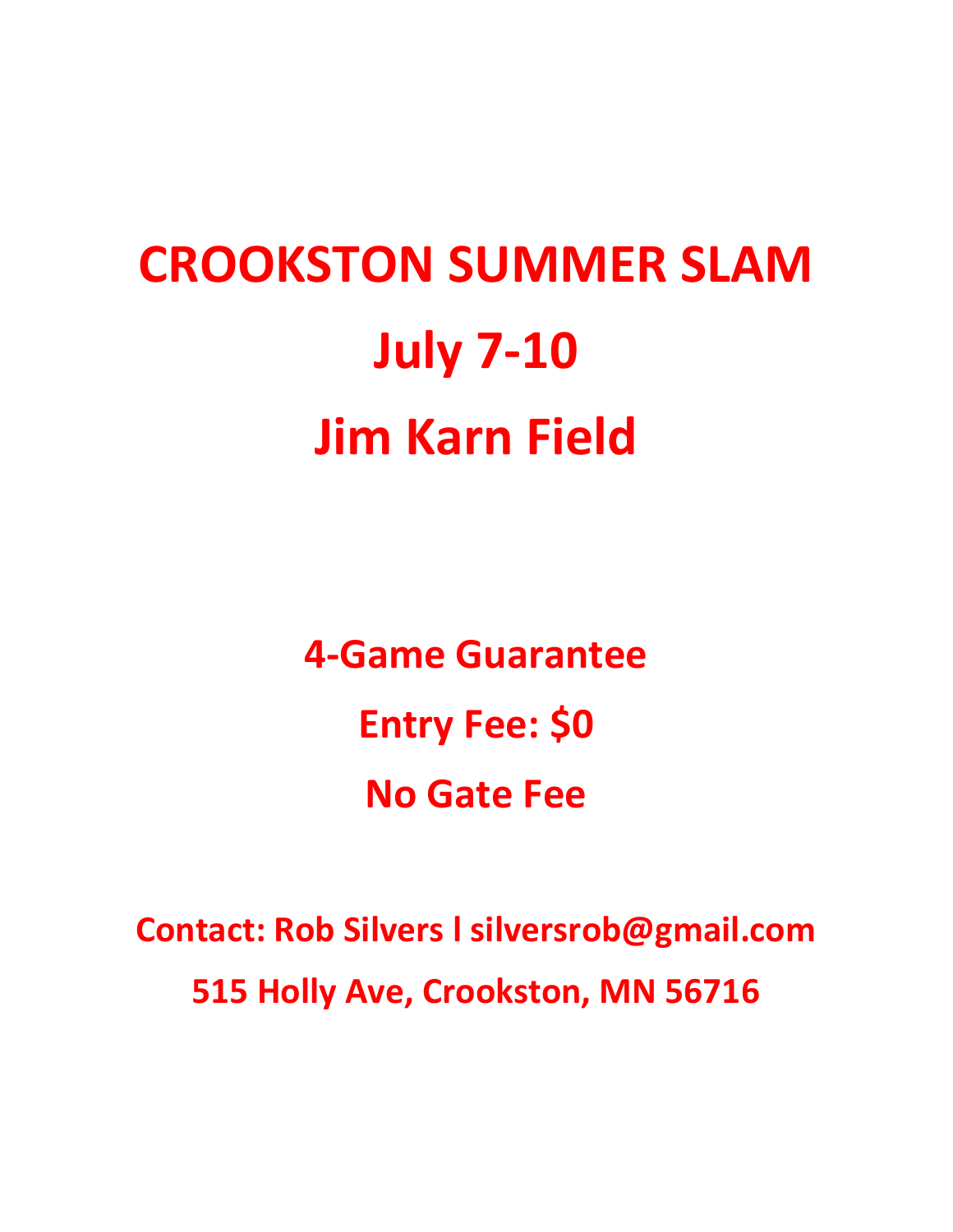# **2022 CROOKSTON SUMMER SLAM**

# **Tournament Registration**

| <b>Team Name:</b>   |  |  |
|---------------------|--|--|
| <b>MANAGER INFO</b> |  |  |
| Name:               |  |  |
| <b>Email:</b>       |  |  |
| <b>Phone:</b>       |  |  |
|                     |  |  |

### **HEAD COACH INFO (If different than manager)**

| <b>Name:</b>  |  |
|---------------|--|
| Email:        |  |
| <b>Phone:</b> |  |